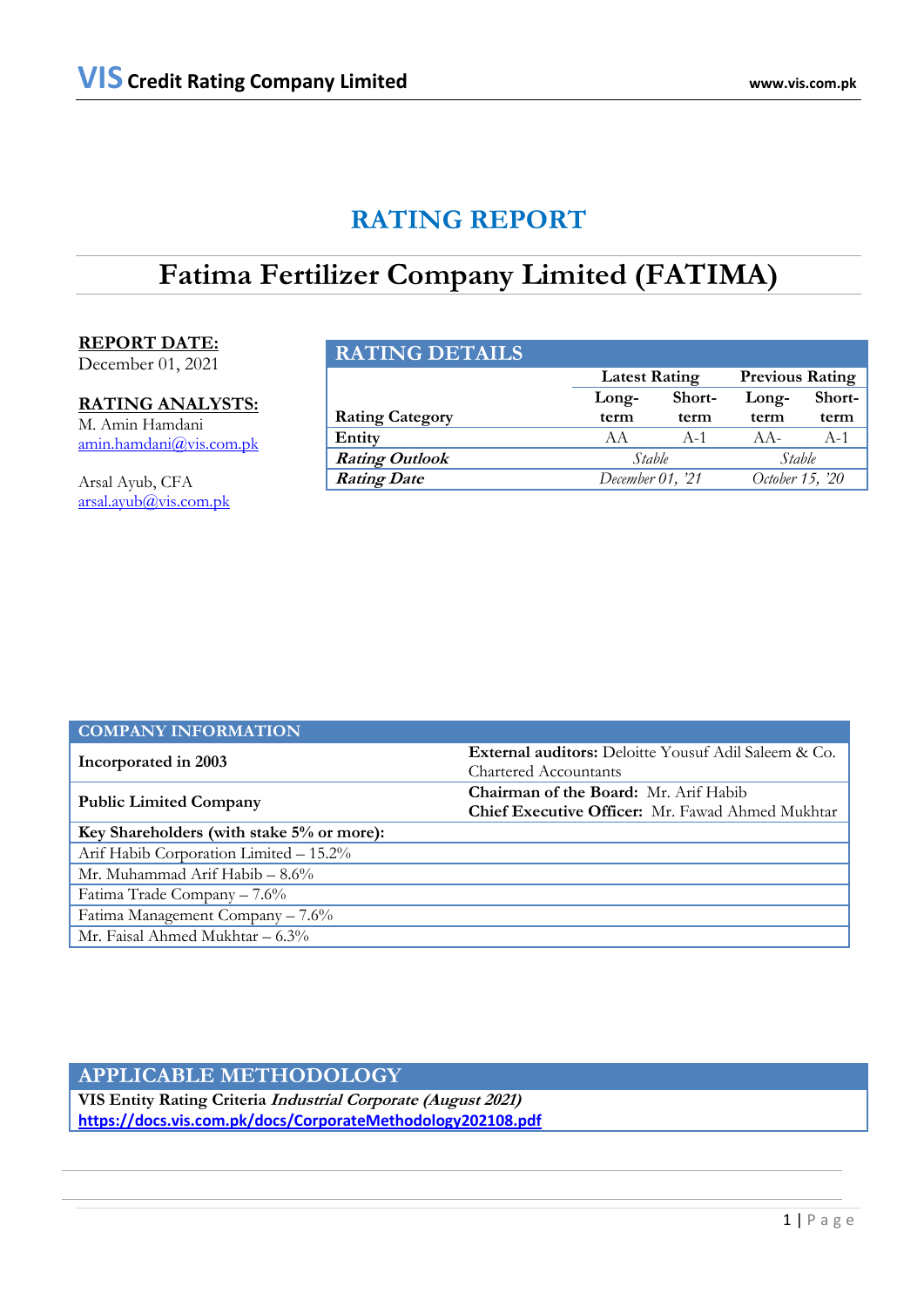## **Fatima Fertilizer Company Limited (FATIMA)**

# **OVERVIEW OF THE**

Fatima Fertilizer Company Limited (FATIMA) was established in 2003 as a public limited company. The company also acquired Dawood Hercules Plant and later named it FatimaFert. The plants are located at Sadiqabad and Sheikhupura road having production capacities of Urea 945,500 M.T, CAN 420,000 M.T and NP 360,000 M.T.

### **Profile of Chairman**

Mr. Arif Habib is the chairman with a diversified experience. He is the CEO of Arif Habib Corporation Limited. He is the chairman of Pakarab Fertilizers Limited (Pakarab), Aisha Steel Mills Limited, Javedan Corporation Limited and director of Pakarab Energy Limited.

### **Profile of CEO**

Mr. Fawad Ahmed Mukhtar is the CEO and director of the company. He has broad experience in manufacturing and industrial management. He is also the Chairman of Reliance Weaving Mills Limited, Fatima Energy Limited, Reliance Commodities Private Limited, Fatima Sugar Mills Limited and CEO of Fatima Cement Limited as well.

### **RATING RATIONALE**

Fatima Fertilizer Company Limited (FATIMA) is engaged in the business of manufacturing, producing, buying, selling, importing and exporting fertilizers and chemicals. In Jan'19, Fatima's subsidiary, Fatimafert Limited, has been amalgamated in Fatima. During CY20, Fatima acquired production plants of Pak-Arab fertilizers as approved by shareholders. The company has 3 manufacturing facilities, which are listed as follows:

- **Sadiqabad Plant:** Fully integrated production facility at Sadiqabad which mainly produces Calcium Ammonium Nitrate (CAN), Nitro Phosphate (NP) and intermediary products (Ammonia & Nitric Aicd). The Complex has a dedicated gas allocation of 110 MMCFD from Mari Gas Field and has 56 MW captive power plants.
- **Sheikhupura:** The Sheikhupura plant is based on RLNG, and has a Urea manufacturing capability of 445,000 MTs annually.
- Pakarab Plant: This plant has a nameplate capacity of 854,500 MTs (Urea: 100,000 MTs, NP: 304,500 MTs & CAN: 450,000 MTs). The production plants have been acquired by FATIMA. Previously the plant has a history of remaining nonoperational, as a result of non-availability of gas. However, the management has signed a Gas Supply Agreement (GSA) with Mari, valid for 7 years.

Subsequent to the latest acquisition, the company's annual nameplate capacity has increased to 2.57m MTs and FATIMA is now the biggest player in the market in terms of total capacity

### **Industry Update**

- Urea offtake clocked in at 6m Metric Tons (MT) in CY20 down by 3% while 1H'CY21 offtake was up 9%. Over the years, the demand for Urea has depicted price inelasticity, albeit volumetric growth in offtake has remained limited.
- The second most used fertilizer is Diammonium Phosphate (DAP), for which offtake was up 15% YoY during CY20. The increase in DAP demand during CY20 was mainly owing to decline in its prices. Volumetric offtake of DAP in 1H'CY21 remained stable as compared to corresponding period last year. With the increasing price trend in DAP, making it unaffordable for small farmers, DAP demand is likely to remain weak.
- The other 2 major products are Calcium Ammonium Nitrate (CAN) and Nitro Phosphate (NP). NP's demand has been posting strong growth, given lower pricing relative to DAP. CAN offtake remains volatile depending on the supply in market.

**Table 1: Fertilizer Industry Offtake (In k.T)**

|            | CY18  | <b>CY19</b> | CY <sub>20</sub> | 1H'CY20 | 1H'CY21 |
|------------|-------|-------------|------------------|---------|---------|
| Urea       | 5.812 | 6,228       | 6.040            | 2,672   | 2,899   |
| <b>DAP</b> | 2,237 | 1,879       | 655              | 598     | 489     |
| <b>CAN</b> | 609   | 472         | 712              | 292     | 354     |
| NP         | 453   | 544         | 2.171            | 280     | 601     |

Due to discontinuation of Gas Infrastructure Development Cess (GIDC) on Feed Gas and decline of GIDC cess from 150/mmbtu to 50/mmbtu on Fuel Gas, fertilizer prices in the economy had dropped in 1H'CY20. However, prices gradually started to rise in the latter half of CY20, a trend that continues to date. Going forward, fertilizer prices are expected to increase further on the back of rising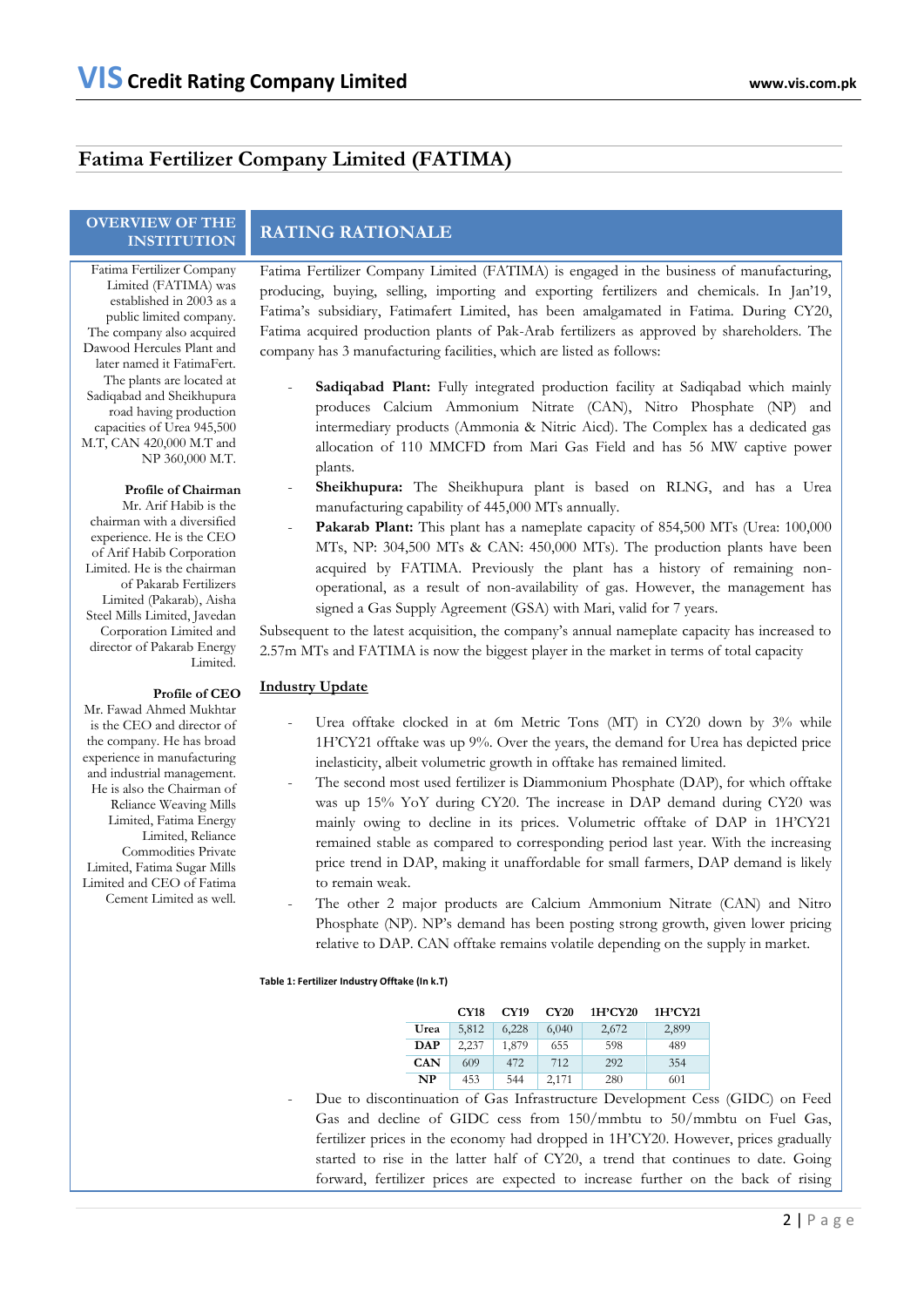- inflation, gas prices and rupee depreciation.
- Key business risk factors for industry includes sensitivity of margins to gas & phosphate pricing and rupee depreciation.

### **FATIMA Market Positioning**

The company is now the sole producer of CAN in Pakistani market after the acquisition of production plants of Pak Arab. FATIMA also enjoys a dominant market positioning in NP market.

| Table 2: Market Share (Fatima)       |      |       |       |       |  |  |  |
|--------------------------------------|------|-------|-------|-------|--|--|--|
| <b>1HCY21</b><br>CY19<br><b>CY20</b> |      |       |       |       |  |  |  |
|                                      | Urea | 12.5% | 12.5% | 10.9% |  |  |  |
|                                      | DAP  | 5.7%  | 6.4%  | 1.0%  |  |  |  |
|                                      | CAN  | 100%  | 74.8% | 81.1% |  |  |  |
|                                      | ΝP   | 87.9% | 62.4% | 82.3% |  |  |  |

- FATIMA can be termed as mid-sized player in the Urea market. Urea's market share of the company is expected to stay intact on yearly basis as the nationwide supply and demand of urea almost remains same.
- In case of DAP, FATIMA's off take is composed of imported DAP for reselling in the domestic market.
- Inclusive of additional capacity from Pakarab plant, which has recently been acquired, the Company's name plate capacity has increased to 2.57m MT/year, making it the largest player in the fertilizer industry in terms of capacity under one company.

### **Production & Offtake**

Urea capacity utilization decreased to 66% mainly owing to increase in capacity after adding Pak Arab plant while the production has witnessed a drop due to unavailability of gas at Sheikhupura plant. In 1H'CY21, the production at Sheikhupura plant remained halted due to unavailability of gas.

### **Table 3: Capacity Utilization**

|                      | CY19    | CY20      | 1H'CY21 |
|----------------------|---------|-----------|---------|
| Urea                 |         |           |         |
| Capacity (MTs)       | 945,500 | 1,037,900 | 518,950 |
| Production (MTs)     | 822,656 | 680,980   | 410,591 |
| Capacity Utilization | 87%     | 66%       | 79%     |
| <b>CAN</b>           |         |           |         |
| Capacity (MTs)       | 420,000 | 870,000   | 435,000 |
| Production (MTs)     | 403,444 | 577,974   | 306,690 |
| Capacity Utilization | 96%     | 66%       | 71%     |
| NP                   |         |           |         |
| Capacity (MTs)       | 360,000 | 664,500   | 332,250 |
| Production (MTs)     | 407,511 | 637,406   | 333,163 |
| Capacity Utilization | 113%    | 96%       | 100%    |

- Subsequent to Jun'21, gas supply to Sheikhupura Plant has been restored. This will help the company to increase urea capacity utilization.
- In CY20, the company's DAP offtake increased to 137,874 MT's, up by 29%, along with an industry offtake increase of 15% in CY20. In 1H'CY21, DAP offtake has significantly declined owing to high volatility in international prices during the period.
- The company is focusing on production and sales of NP as it features relatively higher margins than other products. The effective prices of FATIMA's NP witnessed an increase of 22% during 1H'CY21.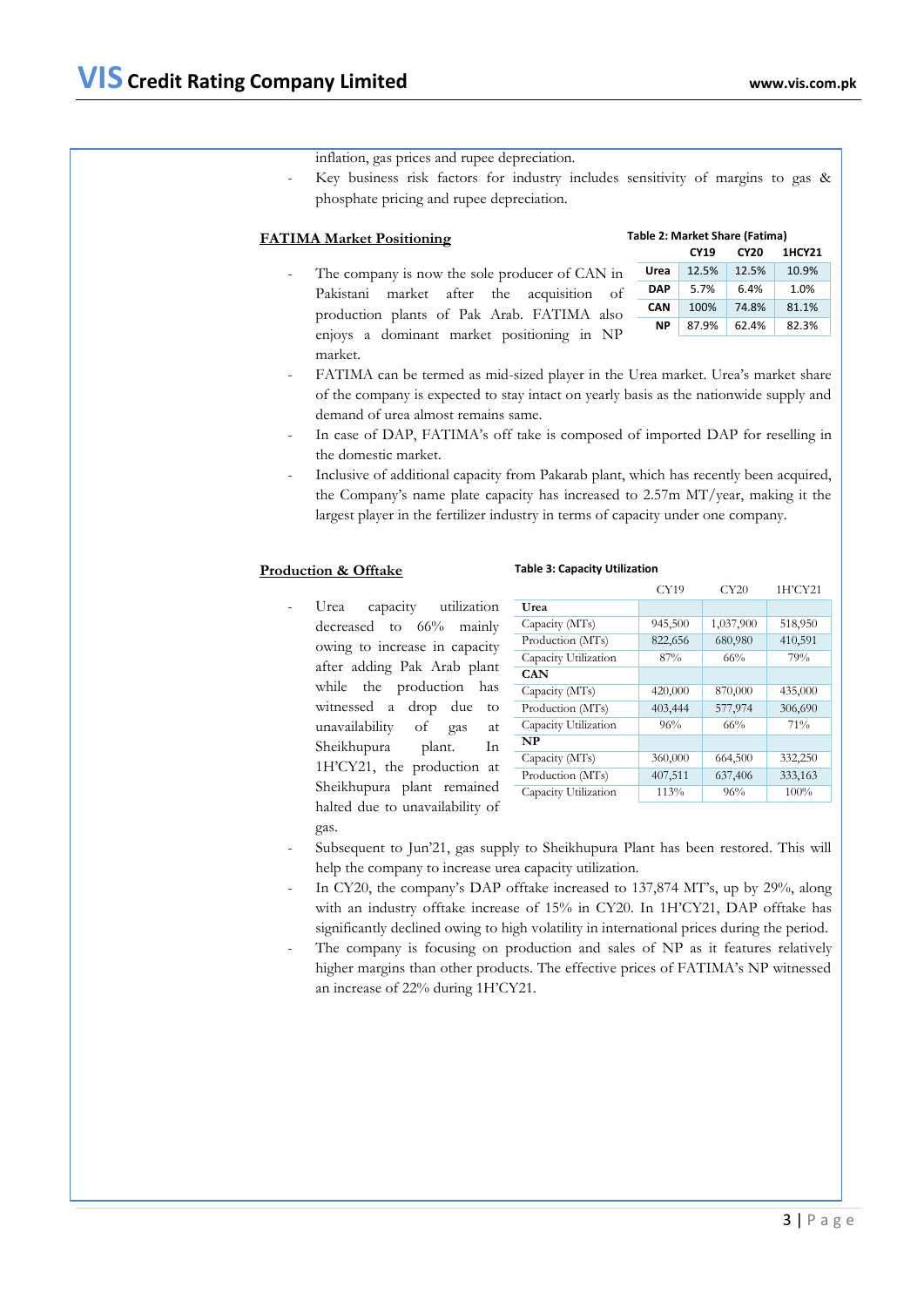### **Key Rating Rationale**

**Diversified Sales Mix with minimal business risk due to non**cyclical nature of industry

> The business risk profile of FATIMA is characterized by non-cyclical nature of industry along with a welldiversified product portfolio in the fertilizer business relative to peers.

| <b>Table 4: Sales &amp; Margins</b> |          |          |           |  |  |  |
|-------------------------------------|----------|----------|-----------|--|--|--|
| As % of Sales                       | CY19     | CY20     | 9M'CY21   |  |  |  |
| Sales (In PKR' Millions)            | 74,964   | 71,267   | 76,770    |  |  |  |
| Product-wise Breakup                |          |          |           |  |  |  |
| Urea                                | 36%      | 34%      | NA        |  |  |  |
| CAN                                 | 20%      | 20%      | <b>NA</b> |  |  |  |
| NP                                  | 34%      | 33%      | <b>NA</b> |  |  |  |
| DAP                                 | 10%      | 13%      | <b>NA</b> |  |  |  |
| Others                              | $1\%$    | $1\%$    | <b>NA</b> |  |  |  |
| Gross Margin                        | 37.2%    | 40.4%    | 43.6%     |  |  |  |
| Operating Margin                    | 28.0%    | $31.2\%$ | 31.6%     |  |  |  |
| Net Margin                          | $16.1\%$ | 18.6%    | 18.4%     |  |  |  |

FATIMA is now the biggest player in the market in terms of total capacity of 2.57m MTs under one roof followed by EFERT and FFC with 2.27m MTs and 2.0m MTs capacity, respectively.

The company's topline decreased by 5% in CY20 on account of decline in fertilizer prices in the market during 1H'CY20 as a result of GIDC abolition by GoP.

In 9M'CY21, topline posted a notable increase of 65%, given increase in capacity as a

- result of adding Pakarab Plant. We foresee the full year sales of
- CY21 to display a significant jump of  $\sim$ 90% followed by steady growth over the medium to long term.
- FATIMA's historically re to changes in

| gross                | margins | <b>Others</b> | 14.377    | 14.875    | 203.712   |  |
|----------------------|---------|---------------|-----------|-----------|-----------|--|
| emained volatile due |         |               | 1,848,425 | 1,841,398 | 1,212,683 |  |
| n sales mix and gas  |         |               |           |           |           |  |

availability at the Sheikhupura plant. Gross Margins clocked in at 40% and 44% in CY20 and 1H'CY21 (CY19: 37%).

- The gross margins are expected to fall in the range of 30-35% in CY21, as the Gas Sales Agreement (GSA) for subsidized feed gas at \$0.70/mmbtu for FATIMA's main plant has ended effective 2nd half of CY21.
- Given the volumetric growth in offtake and expected margins, FATIMA's gross profit is projected to remain on the higher side, translating in a business risk profile superior to peers.

**Sound cash flow coverage indicators while the working capital cycle remained negative albeit showing some improvement** 

### **Table 5: Liquidity & Cash flow Indicators (All figures in PKR' Millions, unless stated otherwise)**

|                                     | CY19   | CY20   | 9MCY21   |
|-------------------------------------|--------|--------|----------|
| <b>Cash Conversion Cycle (Days)</b> | (81)   | (57)   | (73)     |
| Receivable Days (Days)              | 35     | 23     | 48       |
| <b>Inventory Days (Days)</b>        | 89     | 116    | 91       |
| Payable Days (Days)                 | 205    | 197    | 213      |
| <b>FFO</b>                          | 13,587 | 14,841 | 24,411   |
| $FFO - Debt$                        | 46%    | 65%    | $233\%*$ |
| FFO - Long Term Debt                | 102%   | 131%   | $326\%*$ |
| DSCR(x)                             | 1.55   | 1.76   | $4.01*$  |
| * Annualized                        |        |        |          |

|               | CY19      | <b>CY20</b> | <b>1HCY21</b> |
|---------------|-----------|-------------|---------------|
| Urea          | 777,526   | 754,429     | 315,033       |
| <b>CAN</b>    | 471.828   | 489.751     | 396.459       |
| <b>NP</b>     | 477,992   | 444,469     | 291,522       |
| <b>DAP</b>    | 106.702   | 137.874     | 5.957         |
| <b>Others</b> | 14.377    | 14.875      | 203,712       |
|               | 1.848.425 | 1,841,398   | 1,212,683     |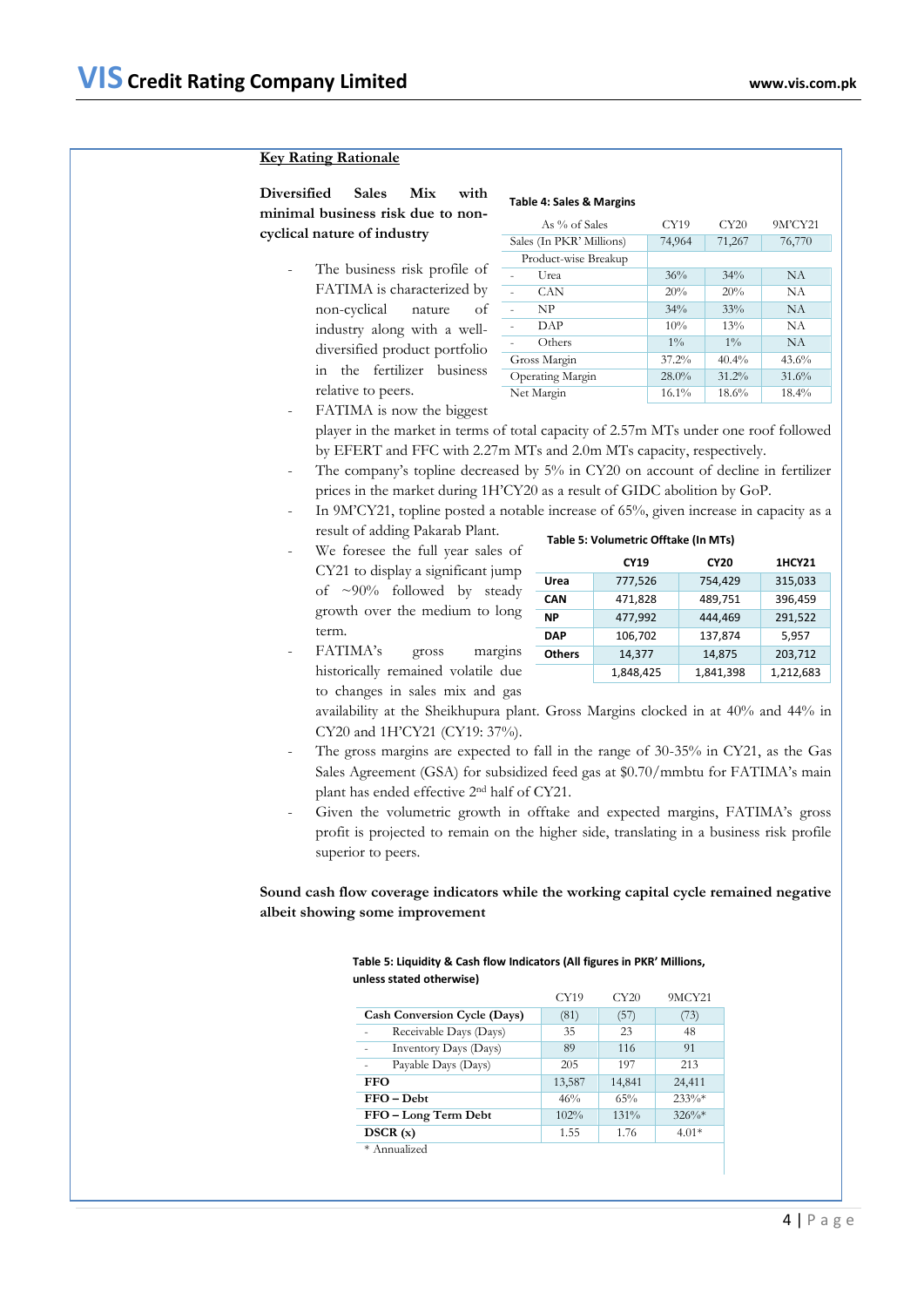

- **181-360 361 Days**  We have noted a sizable uptick in stock of trade debts and inventory; the increase is in line with the growth in business volume. In addition, we have reviewed the aging of trade debts, which is indicative of sound credit risk profile.
- company increased to 4.0x for CY21, which is comfortably high.



**Figure 1: Ageing of Trade Debts**

### **Capitalization Buffers continue to be reinforced**

Overall equity of the company grew at a CAGR of 10% during the last 4.75 years (Jan'17- Sep'21) on the back of strong profitability and retention. Overall size of the equity, in absolute terms, comfortably complies with the benchmark for the assigned rating.

### **Table 6: Capitalization (All figures in PKR' Millions, unless stated otherwise)**

|                       | Dec'19 | Dec20  | Sep21  |
|-----------------------|--------|--------|--------|
| <b>Net Equity</b>     | 78,008 | 87,103 | 95,944 |
| Paid-up Capital       | 21,000 | 21,000 | 21,000 |
| Reserves              | 57,008 | 66,103 | 74,944 |
| Debt                  | 29,594 | 22,743 | 13,915 |
| Long Term             | 13,329 | 11,299 | 9,965  |
| Short Term            | 16,265 | 11,444 | 3,950  |
| Gearing (x)           | 0.38   | 0.26   | 0.15   |
| Leverage (x)          | 0.99   | 0.81   | 0.81   |
| Dividend Payout Ratio | 35%    | 40%    |        |

The company's long term debt has been on a declining trend and the management has no plans to mobilize any major long term debt over the foreseeable period.

- Resultantly, gearing of the company declined during the period under review, as illustrated in table 7.
- The company's capital structure is 13:87 (Debt:Equity) as at Sep'21. With the absence of any major CAPEX during the rating horizon, capital structure is expected to remain conservative during the rating horizon.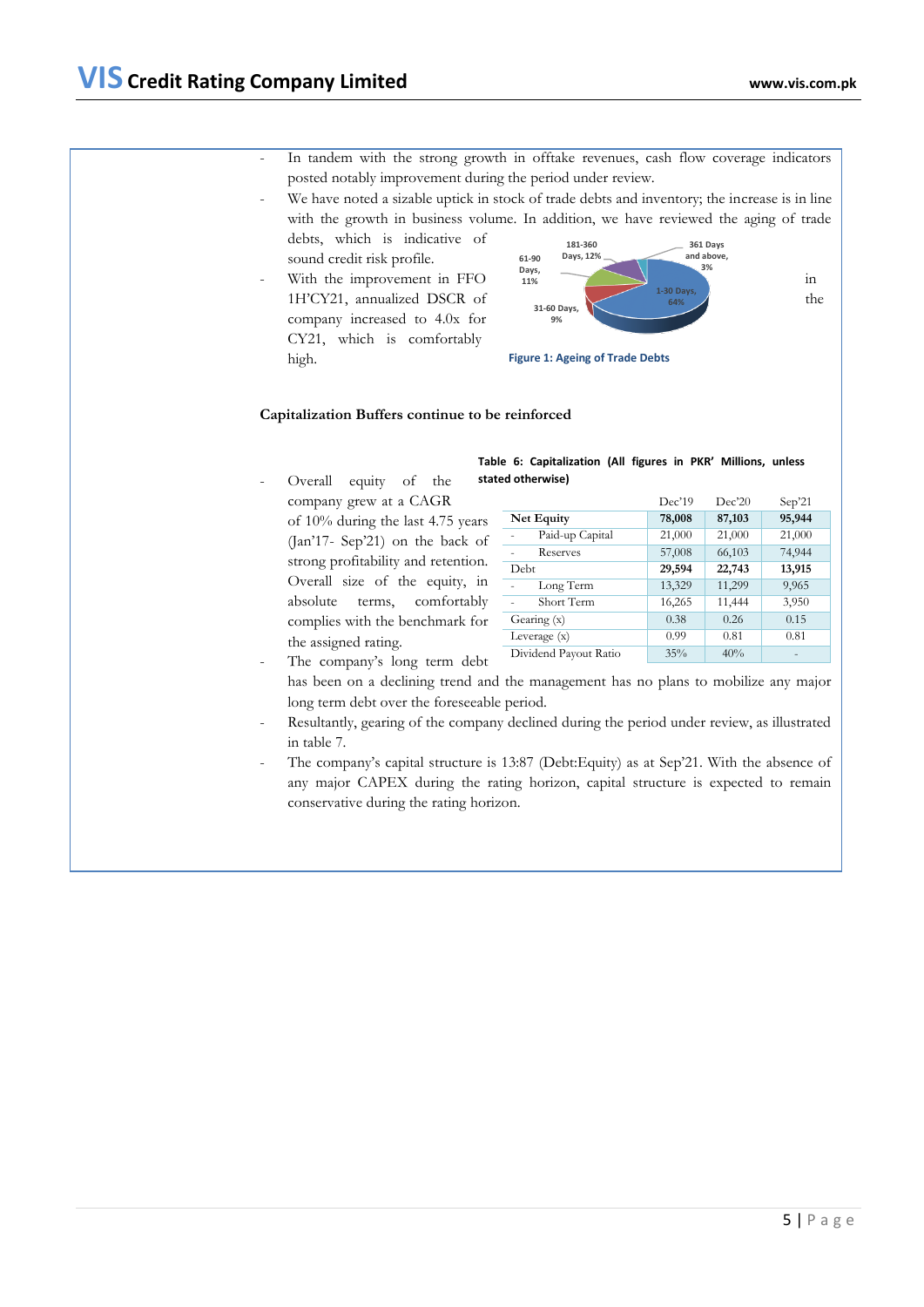# **Fatima Fertilizer Company Limited (FATIMA) Annexure I**

| <b>Financial Summary</b>                                       |             |             |             | <i>(Amount in Millions)</i> |           |
|----------------------------------------------------------------|-------------|-------------|-------------|-----------------------------|-----------|
| <b>BALANCE SHEET</b>                                           |             | Dec'18      | Dec'19      | Dec'20                      | Sep'21    |
| Property, Plant & Equipment                                    |             | 91,719      | 100,721     | 104,938                     | 104,643   |
| <b>Long-term Investments</b>                                   |             | 146         | 175         | 202                         | 854       |
| <b>Long-term Loan to Associated Company</b>                    |             | 1,999       | 2,999       | 2,999                       | 2,499     |
| <b>Stock in Trade</b>                                          |             | 6,100       | 11,518      | 13,531                      | 14,433    |
| <b>Trade Debts</b>                                             |             | 2,565       | 7,207       | 4,450                       | 13,540    |
| <b>Short-term Loan to Associated Company</b>                   |             | 3,242       | 3,242       | 3,242                       | 7,000     |
| <b>Cash &amp; Bank Balances</b>                                |             | 717         | 515         | 556                         | 374       |
| <b>Total Assets</b>                                            |             | 128,208     | 155,116     | 157,557                     | 173,924   |
| <b>Trade and Other Payables</b>                                |             | 18,069      | 26,484      | 22,871                      | 33,641    |
| <b>Short Term Borrowings</b>                                   |             | 5,495       | 16,265      | 11,444                      | 3,950     |
| Long-Term Borrowings (Inc. current<br>matur)                   |             | 16,008      | 13,329      | 11,299                      | 9,965     |
| <b>Deferred Liabilities</b>                                    |             | 18,609      | 19,943      | 24,177                      | 23,432    |
| <b>Total Liabilities</b>                                       |             | 58,613      | 77,108      | 70,454                      | 77,980    |
| Issued, Subs, and Paid Up Capital                              |             | 21,000      | 21,000      | 21,000                      | 21,000    |
| Tier-1 & Total Equity                                          |             | 69,595      | 78,008      | 87,103                      | 95,944    |
| <b>INCOME STATEMENT</b>                                        | <b>CY18</b> | <b>CY19</b> | <b>CY20</b> | 1HCY20                      | 1HCY21    |
| <b>Net Sales</b>                                               | 51,310      | 74,964      | 71,267      | 24,833                      | 76,770    |
| <b>Gross Profit</b>                                            | 25,671      | 27,899      | 28,795      | 15,185                      | 33,508    |
| <b>Operating Profit</b>                                        | 18,613      | 20,954      | 22,212      | 12,242                      | 24,267    |
| <b>Profit Before Tax</b>                                       | 16,790      | 17,193      | 18,743      | 10,057                      | 22,491    |
| Profit After Tax                                               | 11,914      | 12,070      | 13,275      | 7,161                       | 8,400     |
| <b>FFO</b>                                                     | 17,364      | 13,587      | 14,841      | 8,019                       | 14,092    |
| <b>RATIO ANALYSIS</b>                                          |             | <b>CY18</b> | <b>CY19</b> | <b>CY20</b>                 | 9MCY21    |
| Gross Margin (%)                                               |             | $50.0\%$    | 37.2%       | 40.4%                       | 43.6%     |
| Net Margin (%)                                                 |             | $23.2\%$    | $16.1\%$    | $18.6\%$                    | 18.4%     |
| FFO to Long-Term Debt                                          |             | 1.08        | 1.02        | 1.31                        | $3.26*$   |
| FFO to Total Debt                                              |             | 0.81        | 0.46        | 0.65                        | $2.33*$   |
| Debt Servicing Coverage Ratio (x)                              |             | 2.15        | 1.55        | 1.76                        | $4.01*$   |
| ROAA $(%)$                                                     |             | 9.7%        | $8.5\%$     | 8.5%                        | $11.3\%*$ |
| ROAE $(\%$                                                     |             | 17.6%       | 15.5%       | 15.2%                       | $20.5\%*$ |
| Gearing (x)                                                    |             | 0.31        | 0.38        | 0.26                        | 0.15      |
| Debt Leverage (x)                                              |             | 0.84        | 0.99        | 0.81                        | $0.81\,$  |
| <b>Current Ratio</b>                                           |             | 0.89        | 0.88        | 1.03                        | 1.26      |
| <b>Inventory + Receivables/Short-term</b><br><b>Borrowings</b> |             | 1.58        | 1.15        | 1.57                        | 7.08      |
| *Annualized                                                    |             |             |             |                             |           |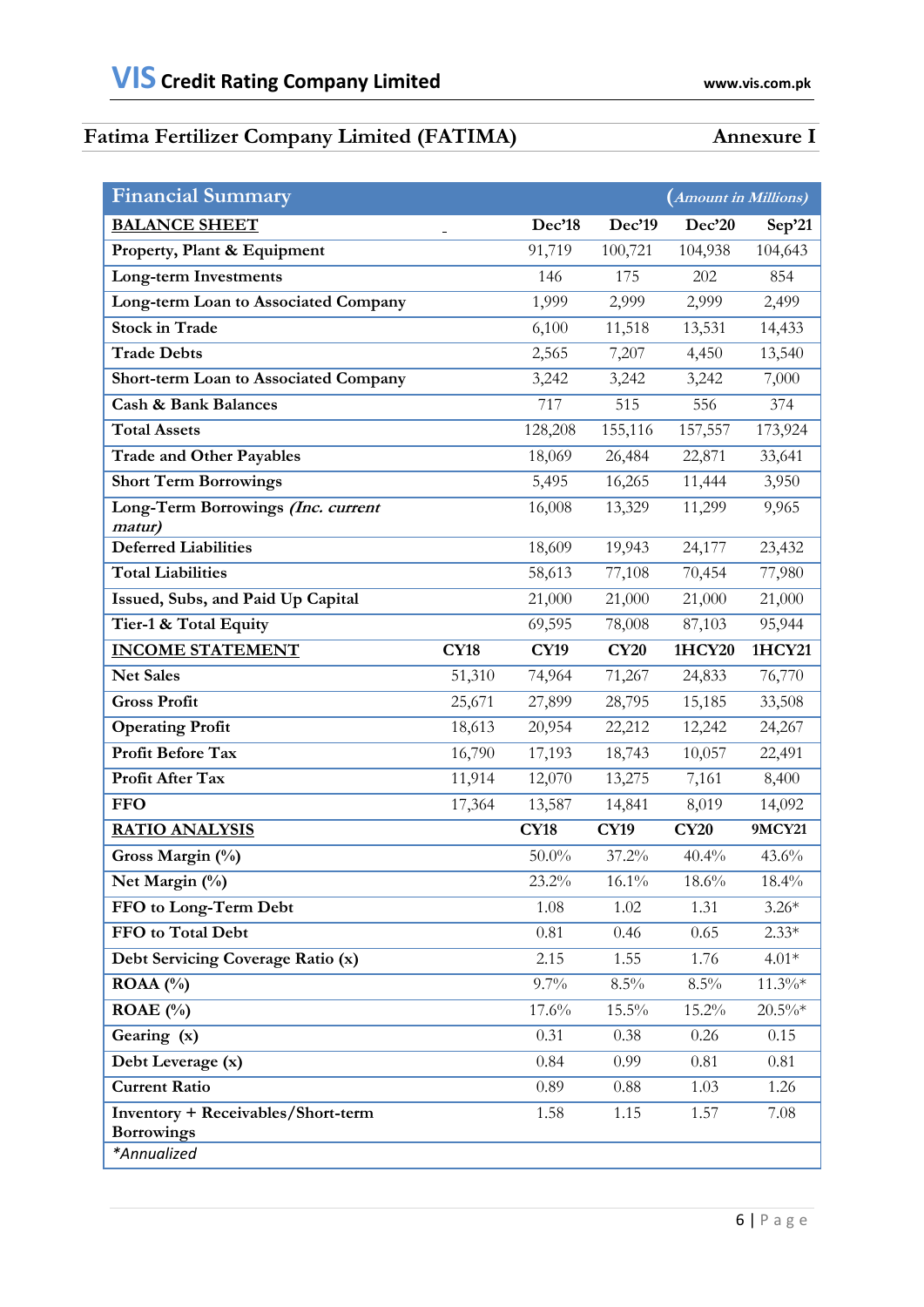### **ISSUE/ISSUER RATING SCALE & DEFINITIONS Annexure III**

# **VIS** Credit Rating Company Limited

### **RATING SCALE & DEFINITIONS: ISSUES / ISSUERS**

### Medium to Long-Term

### 444

Highest credit quality: the risk factors are negligible, being only slightly more than for risk-free Government of Pakistan's debt.

### AA+, AA, AA-

High credit quality: Protection factors are strong. Risk is modest but may vary slightly from time to time because of economic conditions.

### $A + A A$

Good credit quality; Protection factors are adequate. Risk factors may vary with possible changes in the economy.

### BBB+ BBB BBB-

Adequate credit quality; Protection factors are reasonable and sufficient. Risk factors are considered variable if changes occur in the economy.

### **BR+ BR BR-**

Obligations deemed likely to be met. Protection factors are capable of weakening if changes occur in the economy. Overall quality may move up or down frequently within this category.

### B+, B, B-

Obligations deemed less likely to be met. Protection factors are capable of fluctuating widely if changes occur in the economy. Overall quality may move up or down frequently within this category or into higher or lower rating grade.

#### $ccc$

Considerable uncertainty exists towards meeting the obligations. Protection factors are scarce and risk may be substantial.

### $\alpha$

A high default risk

c

A very high default risk

Defaulted obligations

Rating Watch: VIS places entities and issues on 'Rating Watch' when it deems that there are conditions present that necessitate re-evaluation of the assigned rating(s). Refer to our 'Criteria for Rating Watch' for details. www.vis.com.pk/images/criteria\_watch. pdf

Rating Outlooks: The three outlooks 'Positive', 'Stable' and 'Negative' qualify the potential direction of the assigned rating(s). An outlook is not necessarily a precursor of a rating change. Refer to our 'Criteria for Rating Outlook' for details.www.vis.com.pk/ images/criteria\_outlook.pdf

(SO) Rating: A suffix (SO) is added to the ratings of 'structured' securities where the servicing of debt and related obligations is backed by some sort of financial assets and/or credit support from a third party to the transaction. The suffix (SO), abbreviated for 'structured obligation', denotes that the rating has been achieved on grounds of the structure backing the transaction that enhanced the credit quality of the securities and not on the basis of the credit quality of the issuing entity alone.

### Short-Term

#### $A - 1 -$

Highest certainty of timely payment: Short-term liquidity, including internal operating factors and /or access to alternative sources of funds, is outstanding and safety is just below risk free Government of Pakistan's short-term obligations.

 $\Delta - 1$ 

High certainty of timely payment; Liquidity factors are excellent and supported by good fundamental protection factors. **Pick factors are minor** 

### $A-2$

Good certainty of timely payment. Liquidity factors and company fundamentals are sound. Access to capital markets is good. Risk factors are small.

### $\Delta - 3$

Satisfactory liquidity and other protection factors qualify entities / issues as to investment grade. Risk factors are larger and subject to more variation. Nevertheless, timely payment is expected

#### B

Speculative investment characteristics; Liquidity may not be sufficient to ensure timely payment of obligations.

Capacity for timely payment of obligations is doubtful.

(bir) Rating: A suffix (bir) is added to the ratings of a particular banking facility obtained by the borrower from a financial institution. The suffix (blr), abbreviated for 'bank loan rating' denotes that the rating is based on the credit quality of the entity and security structure of the facility.

'p' Rating: A 'p' rating is assigned to entities, where the management has not requested a rating, however, agrees to provide informational support. A 'p' rating is shown with a 'p' subscript and is publicly disclosed. It is not modified by a plus (+) or a minus (-) sign which indicates relative standing within a rating category. Outlook is not assigned to these ratings. Refer to our 'Policy for Private Ratings' for details. www.vis.com.pk/images/ policy ratings.pdf

'SD' Rating: An 'SD' rating is assigned when VIS believes that the ratee has selectively defaulted on a specific issue or obligation but it will continue to meet its payment obligations on other issues or obligations in a timely manner.